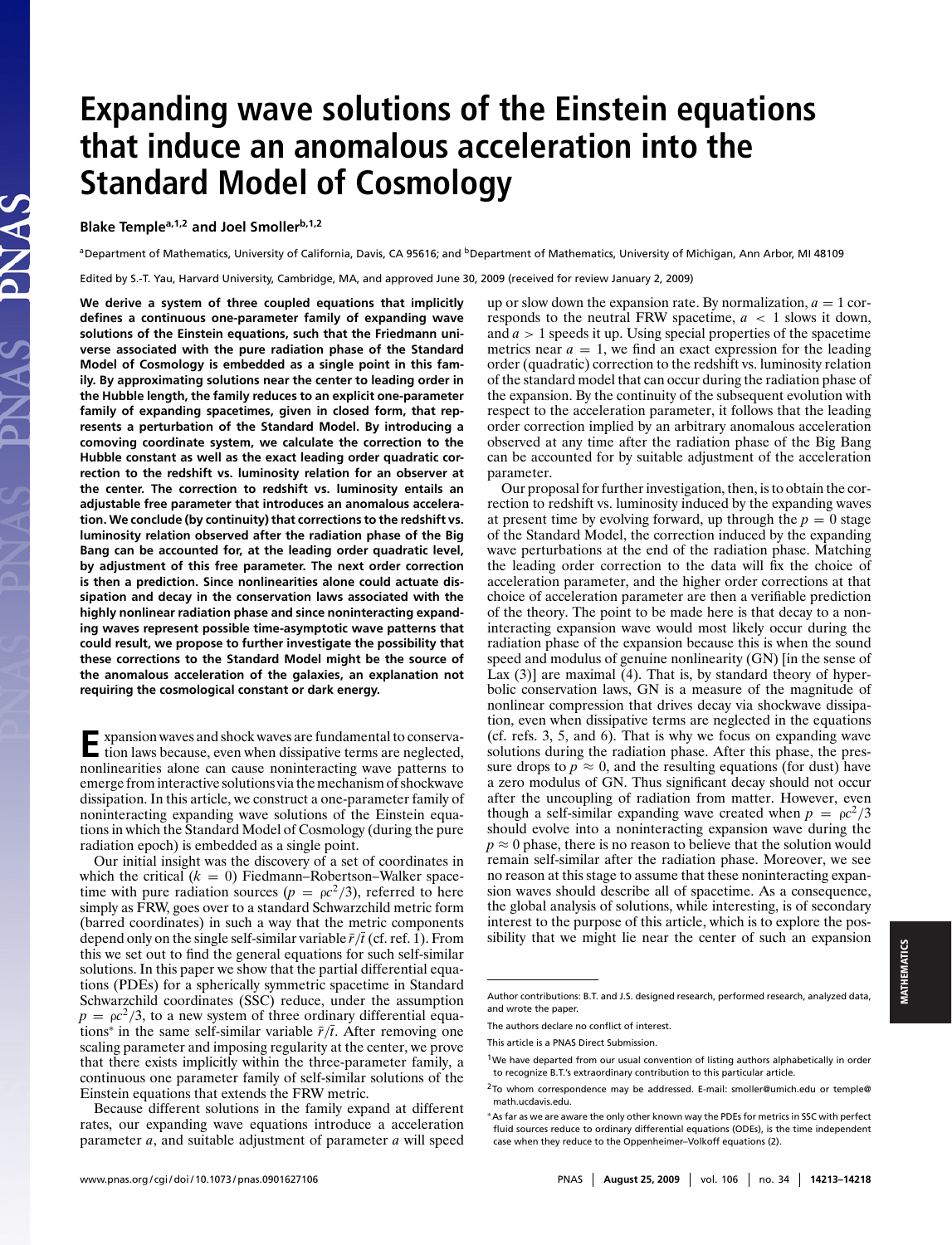wave and to derive the resulting consequence to the redshift vs. luminosity.

Based on this we propose to investigate whether the observed anomalous acceleration of the galaxies might be due to the fact that we are looking outward into an expansion wave.† This would provide an explanation for the anomalous acceleration within classical general relativity without recourse to the ad hoc assumption of dark energy with its unphysical antigravitational properties.‡ Because these expanding waves have a center of expansion when  $a \neq 1$ , this would violate the so-called Copernican Principle, a simplifying assumption generally taken in cosmology (compare with ref. 8 and our discussion in Concluding Remarks; see also ref. 9).§ But most importantly, we emphasize that our anomalous acceleration parameter is not put in ad hoc, but rather is derived from first principles starting from a theory of noninteracting expansion waves (cf. ref. 10). The purpose of this note is to summarize our results and describe the physical interpretations.

# An Expanding Wave Coordinate System for the FRW Spacetime

 $\Delta$ 

ANAS

We consider the Standard Model of Cosmology during the pure radiation phase, after inflation, modeled by an FRW spacetime. In comoving coordinates this metric takes the form (2),

$$
ds^{2} = -dt^{2} + R(t)^{2}dr^{2} + \bar{r}^{2}d\Omega^{2},
$$
 [2.1]

where  $\bar{r} = Rr$  measures arclength distance at fixed time *t* and  $R \equiv R(t)$  is the cosmological scale factor. Assuming a comoving perfect fluid with equation of state  $p = \rho c^2/3$ , the Einstein equations give (cf. ref. 1)

$$
H(t) = \frac{\dot{R}}{R} = \frac{1}{2t},
$$
 [2.2]

where  $H$  is the Hubble constant. Note that  $H$  and  $\bar{r}$  are scaleindependent relative to the scaling law  $r \to \alpha r$ ,  $R \to \frac{1}{\alpha}R$  of the FRW metric Eq. **2.1**; cf. ref. 1.

The next theorem gives a coordinate transformation that takes Eq. **2.1** to the SSC form,

$$
ds^{2} = -B(\bar{t}, \bar{r})d\bar{t}^{2} + \frac{1}{A(\bar{t}, \bar{r})}d\bar{r}^{2} + \bar{r}^{2}d\Omega^{2},
$$
 [2.3]

such that *A* and *B* depend only on  $\bar{r}/\bar{t}$ .

**Theorem 1.** Assume  $p = \frac{ec^2}{3}$  and  $k = 0$ . Then the FRW metric

$$
ds^2 = -dt^2 + R(t)^2 dr^2 + \bar{r}^2 d\Omega^2,
$$

*under the change of coordinates*

$$
\bar{t} = \psi_0 \left\{ 1 + \left[ \frac{R(t)r}{2t} \right]^2 \right\} t, \tag{2.4}
$$

$$
\bar{r} = R(t)r,\tag{2.5}
$$

*transforms to the SSC-metric*

$$
ds^{2} = -\frac{d\bar{t}^{2}}{\psi_{0}^{2}(1 - \nu(\xi)^{2})} + \frac{d\bar{r}^{2}}{1 - \nu(\xi)^{2}} + \bar{r}^{2}d\Omega^{2},
$$
 [2.6]

‡Temple B, Numerical Refinement of a Finite Mass Shock-Wave Cosmology. Numerical Relativity: American Mathematical Society National Meeting, January 5-7, 2007, New Orleans. Notes available at: www.math.ucdavis.edu/∼temple/talks/NumericalShockWaveCosTalk. pdf.

*where*

$$
\xi = \frac{\bar{r}}{\bar{t}} = \frac{2v}{1 + v^2},
$$
 [2.7]

*and v is the SSC velocity given by*

$$
v = \frac{1}{\sqrt{AB}} \frac{\bar{u}^1}{\bar{u}^0}.
$$
 [2.8]

Here  $\bar{u} = (\bar{u}^0, \bar{u}^1)$  gives the  $(\bar{t}, \bar{r})$  components of the 4-velocity of the sources in SSC coordinates. [We include the constant  $\psi_0$  to later account for the time rescaling freedom in Eq. **2.3** (compare with equation 2.18 on page 85 of ref. 1).]

We now assume  $p = \rho c^2/3$  and that solutions depend only on  $\xi$ . In the next section we show how the Einstein equations for metrics taking the SSC form Eq. **2.3** reduce to a system of three ODEs. A subsequent lengthy calculation then shows that FRW is a special solution of these equations.

## The Expanding Wave Equations

Putting the SSC metric ansatz into MAPLE the Einstein equations  $G = \kappa T$  reduce to the four partial differential equations:

$$
\left\{-r\frac{A_r}{A} + \frac{1-A}{A}\right\} = \frac{\kappa}{A}r^2T^{00}
$$
 [3.1]

$$
\frac{A_t}{A} = \frac{\kappa}{A} r T^{01} \tag{3.2}
$$

$$
\left\{r\frac{B_r}{B} - \frac{1-A}{A}\right\} = \frac{\kappa}{A^2}r^2T^{11} \tag{3.3}
$$

$$
-\left\{\left(\frac{1}{A}\right)_t - B_r + \Phi\right\} = 2\frac{\kappa}{A}r^2T^{22},\tag{3.4}
$$

where

and

$$
\Phi = \frac{B_t A_t}{2A^2 B} - \frac{1}{2A} \left(\frac{A_t}{A}\right)^2 - \frac{B_r}{r} - \frac{B A_r}{rA} + \frac{B}{2} \left(\frac{B_r}{B}\right)^2 - \frac{B}{2} \frac{B_r A_r}{B A}.
$$
 [3.5]

On smooth solutions, Eqs. **3.1–3.4** are equivalent to Eqs. **3.1–3.3** together with  $Div_i T^{j1} = 0$ , where  $Div_i T^{j1} = 0$  can be written in the locally inertial form,

$$
\{T_M^{01}\}_f + \left\{\sqrt{AB}T_M^{11}\right\}_r = -\frac{1}{2}\sqrt{AB}\left\{\frac{4}{r}T_M^{11} + \frac{(1-A)}{Ar}\left(T_M^{00} - T_M^{11}\right)\right\}
$$
\n
$$
+ \frac{2\kappa r}{A}\left(T_M^{00}T_M^{11} - \left(T_M^{01}\right)^2\right) - 4rT^{22}\right\},
$$
\n[3.6]

where  $T_M$  denotes the Minkowski stress tensor (11). Assuming that *A* and *B* depend only on  $\xi = \bar{r}/\bar{t}$ , Eqs. **3.1–3.3** and **3.6** are equivalent to the three ODEs, Eqs. **3.1**, **3.3**, and **3.6**, together with the one constraint, which represents the consistency condition obtained by equating  $A_{\xi}$  from Eqs. **3.1** and **3.2**. Setting

$$
\kappa w \equiv \frac{\kappa}{3} \rho \bar{r}^2 (1 - v^2)^{-1},
$$

$$
G=\frac{\xi}{\sqrt{AB}},
$$

<sup>†</sup>B.T. originally proposed the idea that a secondary expansion wave reflected backwards from the cosmic shock wave constructed in ref. 7 might account for the anomalous acceleration of the galaxies discussed in footnote ‡ and in National Science Foundation proposal DMS-060-3754.

<sup>§</sup>See also ref. 10, which appeared while this work was under review.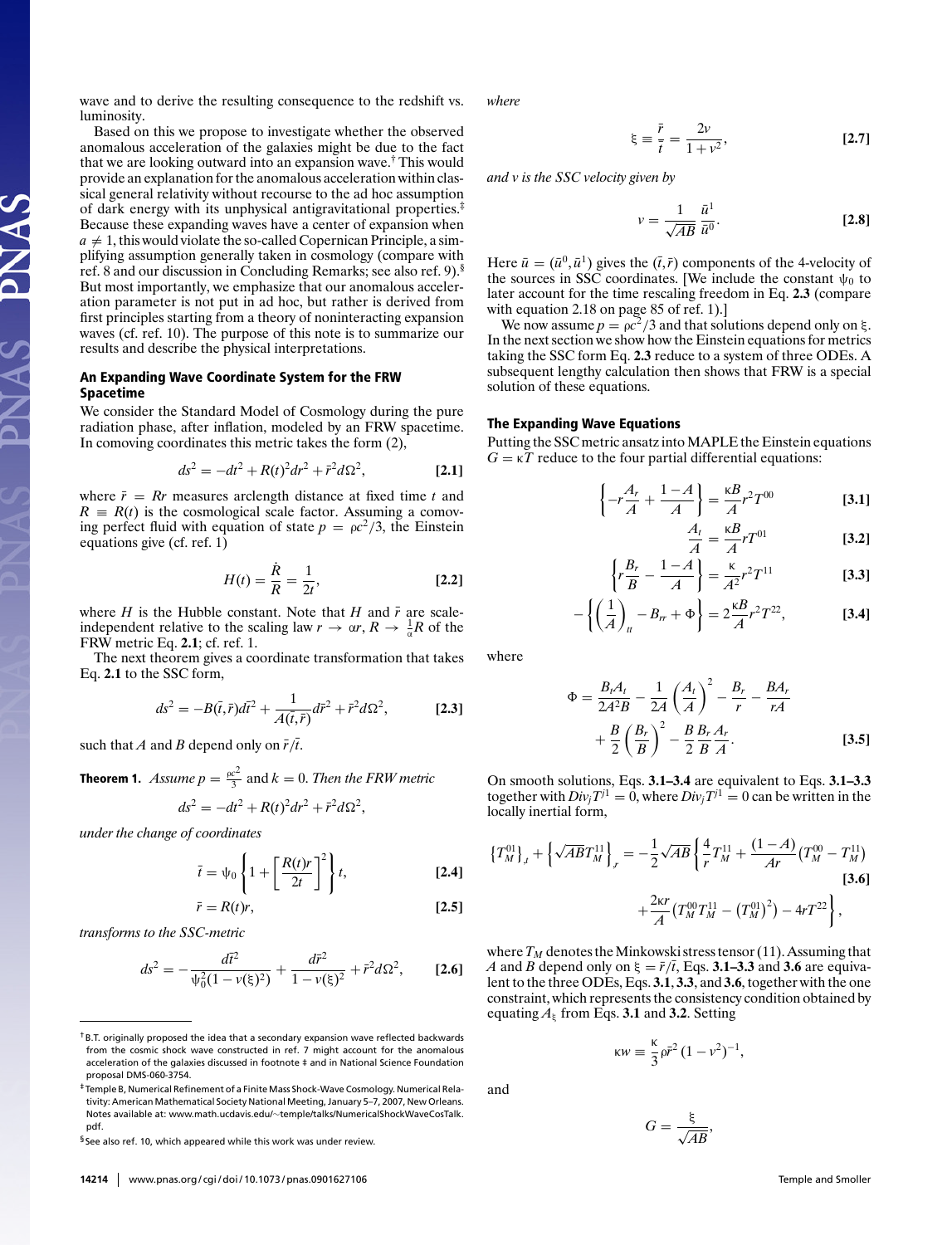a (long) calculation shows that the three ODEs can be written in the form

$$
\xi A_{\xi} = -\left[\frac{4(1-A)v}{(3+v^2)G-4v}\right]
$$
 [3.7]

$$
\xi G_{\xi} = -G \left\{ \left( \frac{1-A}{A} \right) \frac{2(1+v^2)G - 4v}{(3+v^2)G - 4v} - 1 \right\}
$$
 [3.8]

$$
\xi v_{\xi} = -\left(\frac{1 - v^2}{2\{\cdot\}_D}\right) \left\{ (3 + v^2)G - 4v + \frac{4\left(\frac{1 - A}{A}\right)\{\cdot\}_N}{(3 + v^2)G - 4v} \right\}, \quad \textbf{[3.9]}
$$

where¶

PNAS

$$
\{\cdot\}_N = \left\{-2v^2 + 2(3 - v^2)vG - (3 - v^4)G^2\right\} \qquad \textbf{[3.10]}
$$

$$
\{\cdot\}_D = \left\{ (3v^2 - 1) - 4vG + (3 - v^2)G^2 \right\},\tag{3.11}
$$

and the constraint becomes

$$
KW = \frac{(1-A)G}{(3+v^2)G-4v}.
$$
 [3.12]

In summary, we have the following theorem

**Theorem 2.** *Assume that*  $A(\xi)$ *,*  $G(\xi)$  *and*  $v(\xi)$  *solve the ODEs (Eqs.*) **3.7–3.9***), and use the constraint (Eq.* **3.12***) to define the density by*

$$
\kappa \rho = \frac{3(1 - v^2)(1 - A)G}{(3 + v^2)G - 4v} \frac{1}{\bar{r}^2}.
$$
 [3.13]

*Then the metric*

$$
ds^{2} = -B(\xi)d\bar{t}^{2} + \frac{1}{A(\xi)}d\bar{r}^{2} + \bar{r}^{2}d\Omega^{2}
$$

*solves the Einstein equations with equation of state*  $p = \frac{\rho c^2}{3}$ *. Moreover, the transformation (Eq.* **2.4***; Eq.* **2.5** *of the FRW metric)leads to the following special SSC relations that hold on the Standard Model during the radiation phase:*

$$
\xi = \frac{2v}{\psi_0(1+v^2)}, \quad A = 1-v^2, \quad G = \psi_0 \xi,
$$
 [3.14]

*where* ψ<sup>0</sup> *is an arbitrary constant. Another (long) calculation verifies directly that Eq.* **3.14** *indeed solves Eqs.* **3.7–3.9** *with the constraint Eq.* **3.13***.*

We conclude that the Standard Model of cosmology during the radiation phase corresponds to a solution of the expanding wave equations Eqs. **3.7–3.9** and **3.13** with parameter  $\psi_0$  accounting for the time-scaling freedom of the SSC metric (Eq. **2.3**). That is, the time-scaling  $\bar{t} \rightarrow \psi_0 \bar{t}$  preserves solutions of Eqs. 3.7–3.9 and the constraint  $(Eq. 3.12)$ . The next theorem states that modulo this scaling, distinct solutions of Eqs. **3.7–3.9** describe a two-parameter family of distinct spacetimes.

**Theorem 3.** *The replacement*  $\bar{t} \to \psi_0 \bar{t}$  *takes*  $A(\xi)$ ,  $G(\xi)$ *, and*  $v(\xi)$  *to*  $A(\xi/\psi_0), G(\xi/\psi_0)$ , and  $v(\xi/\psi_0)$ , and this scaling preserves solutions *of Eqs.* **3.7–3.9** *and* **3.12***. Moreover, this is the only scaling law in the sense that any two solutions of Eqs.* **3.7–3.9** *and* **3.12** *not related by the scaling*  $\bar{t} \rightarrow \psi_0 \bar{t}$  *describe distinct spacetimes.* 

Since Eqs. **3.7–3.9** admit three (initial value) parameters and one scaling law, it follows that Eqs. **3.7–3.9** and **3.12** describes a two parameter family of distinct spacetimes. In the next section we show that by imposing regularity at the center there results a further reduction to a continuous one-parameter family of expanding wave solutions, such that one value of the parameter corresponds to the FRW metric with pure radiation sources.

## Leading Order Corrections to the Standard Model

To obtain the leading order corrections to the FRW metric implied by Eqs. **3.7–3.9** and **3.12**, we linearize the equations at  $\xi = 0$  and then expand these equations to leading order in ξ. Modulo the scaling law, the resulting linearized equations admit one eigensolution that tends to infinity as  $\xi \to 0$ , and the other one satisfies  $A(\xi) \rightarrow 1$  and  $B(\xi) \rightarrow 1$  as  $\xi \rightarrow 0$ . Removing the singular solution and including the scaling law leaves a two-parameter family that includes the FRW Standard Model. The analysis leads to the following theorem.

Theorem 4. *The two-parameter family of bounded solutions of Eqs.* **3.7–3.9** *and* **3.12** *that extends FRW of the Standard Model is given*  $\int$ *in SSC in terms of the two parameters*  $\psi_0$  *and a, to leading order in* ξ, *by*

$$
ds^{2} = -\frac{d\bar{t}^{2}}{\psi_{0}^{2}\left(1 - \frac{a^{2}v_{1}^{2}(\xi)}{4}\right)} + \frac{d\bar{r}^{2}}{\left(1 - \frac{a^{2}v_{1}^{2}(\xi)}{4}\right)} + \bar{r}^{2}d\Omega^{2}, \qquad \text{[4.1]}
$$

*where*

$$
A(\xi) = \left(1 - \frac{a^2 v_1^2(\xi)}{4}\right) + O(|a - 1|\xi^4),
$$
 [4.2]

$$
B(\xi) = \frac{1}{\psi_0^2 \left(1 - \frac{a^2 v_1^2(\xi)}{4}\right)} + O(|a - 1|\xi^4),
$$
 [4.3]

*and the SSC velocity*  $v = v(\xi)$  *is given by* 

$$
v(\xi) = v_1(\xi) + O(|a - 1|\xi^3). \tag{4.4}
$$

*Here*  $\psi_0$  *is the time-scaling parameter,*  $a = 1$  *corresponds to FRW, v*1(ξ) *now denotes the SSC velocity of the Standard Model given in Eqs.* **2.6–2.8***, and*  $a \neq 1$  *introduces a new acceleration parameter, which gives the leading order perturbation of FRW. In particular Eq.* **2.7** *gives*

$$
v_1(\xi) = \frac{\psi_0 \xi}{2} + O(1)\xi^3, \tag{4.5}
$$

*so Eq.* **4.4** *implies that the velocity v is independent of the parameter a up to second order in* ξ*.*

In light of Eq. 3.14, when  $a = 1$ , Eq. 4.1 reduces exactly to the FRW metric

$$
A(\xi) = 1 - v_1(\xi)^2,
$$
 [4.6]

$$
B(\xi) = \frac{1}{\psi_0^2 (1 - \nu_1(\xi)^2)}.
$$
 [4.7]

Note that the SSC representation of FRW depends only on *H* and  $\bar{r}$ , both of which are invariant under the scaling  $r \rightarrow \alpha r$ ,  $R \rightarrow R/\alpha$  of the FRW metric (Eq. 2.1), so the SSC representation of FRW is independent of  $\alpha$  and therefore independent of our choice of scale for  $R(t)$ . Thus without loss of generality, we can take  $\psi_0 = 1$ , and we can also assume throughout that the FRW metric is scaled exactly so that

$$
R(t) = \sqrt{t};\tag{4.8}
$$

compare Eq. **2.1** and ref. 1.

# Comoving Coordinates and Comparison with the Standard Model

To get insight into the geometry of the spacetime metric (Eq. 5.4) when  $a \neq 1$ , consider the extension of the FRW  $(t, r)$  coordinate transformation (Eqs. 2.4 and 2.5) to  $a \neq 1$  defined by

<sup>¶</sup>We thank the referee for pointing out that the equations become autonomous under the change of variables  $\xi = e^s$ .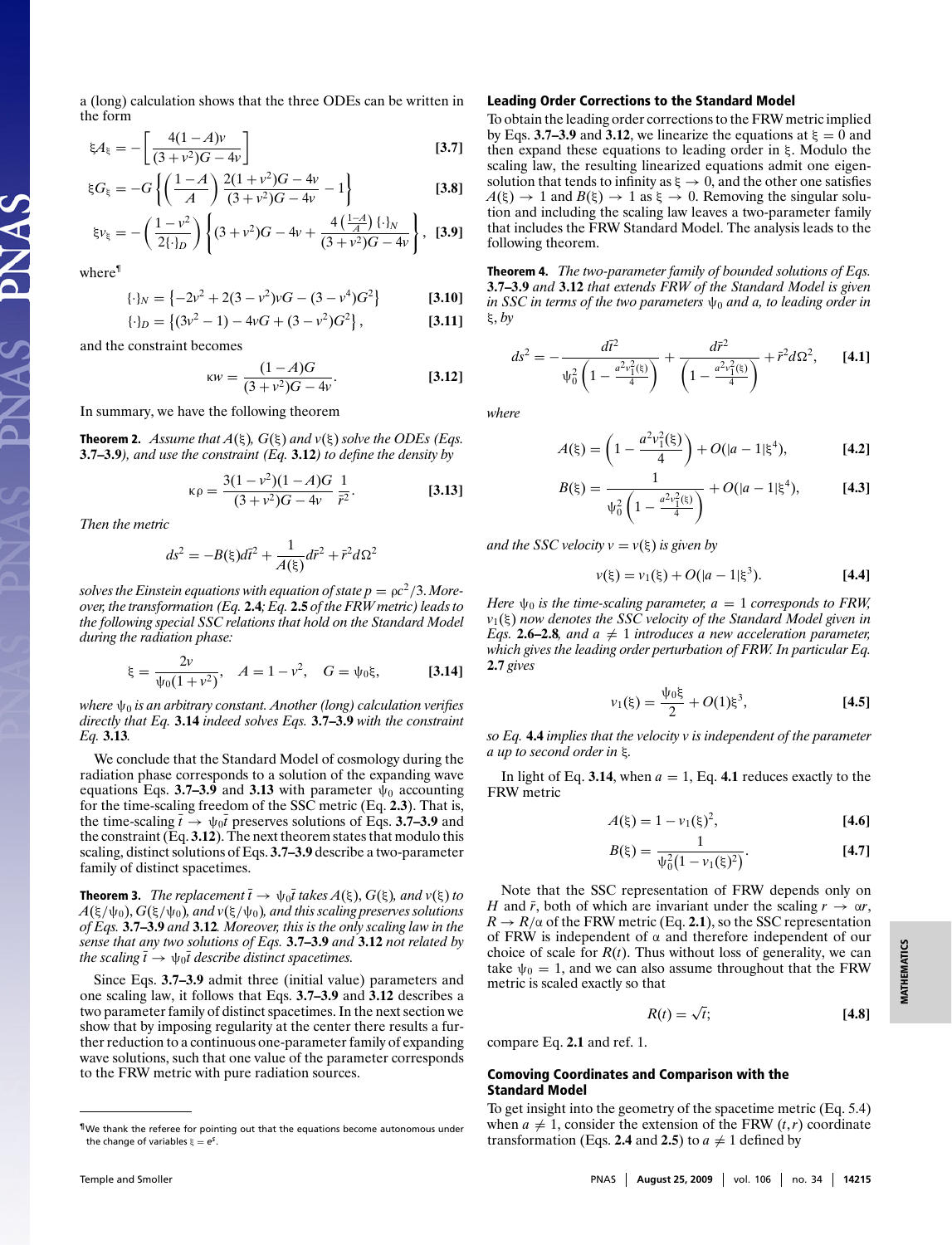$$
\bar{t} = \left\{ 1 + \frac{a^2 \zeta^2}{4} \right\} t, \tag{5.1}
$$

$$
\bar{r} = t^{a/2}r. \tag{5.2}
$$

A straightforward caculation shows that the metric of Eq. **4.1** transforms to  $(t, r)$ -coordinates as

$$
ds^{2} = -dt^{2} + t^{a}dr^{2} + \bar{r}^{2}d\Omega^{2} + a(1-a)\zeta dt d\bar{r}.
$$
 [5.3]

The metric of Eq. **5.3** takes the form of a  $k = 0$  Friedmann– Robertson–Walker metric with a small correction to the scale factor,  $(R_a(t)) = t^{a/2}$  instead of  $R(t) = t^{1/2}$ , and a small corrective mixed term. In particular, the time slices  $t = const$ . in Eq. **5.3** are all flat space  $\mathbb{R}^3$ , as in FRW, and the  $\bar{r} = const$ . slices agree with the FRW metric modified by scale factor  $R_a(t)$ . It follows that the  $t = const.$  surfaces given by Eqs. **5.1** and **5.2** define a foliation of spacetime into flat three dimensional spacelike slices. Thus, Eq. **5.3** exhibits many of the flat space properties characteristic of FRW.

The metric of Eq. **5.3** is not comoving, even at the leading order, when  $a \neq 1$ . To obtain (an approximate) comoving frame, note that Eq. 4.5 is independent of *a* up to order  $\xi^3$ , so it follows that even when  $a \neq 1$ , the inverse of the transformation (Eqs. 2.4 and **2.5**) gives, to leading order in ξ, a comoving coordinate system for Eq. **4.1** in which we can compare the Hubble constant and redshift vs. luminosity relations for Eq. 4.1 when  $a \neq 1$  to the Hubble constant and redshift vs. luminosity relations for FRW as measured by Eqs. **2.1** and **2.2**. Thus, from here on, we take the Standard Model coordinate map to FRW coordinates Eqs. **2.4** and **2.5**, which corresponds to taking  $a = 1$  in Eqs. **5.1** and **5.2**.

**Theorem 5.** *Take*  $\psi_0 = 1$ *, and set*  $\zeta = \bar{r}/t$ *. Then the inverse of the coordinate transformation, Eqs.* **2.4** *and* **2.5***, maps Eq.* **4.1** *over to* (*t*, *r*)*-coordinates as*

$$
ds^{2} = F_{a}(\zeta)^{2}\{-dt^{2} + tdr^{2}\} + \bar{r}^{2}d\Omega^{2},
$$
 [5.4]

*where*

PNAS

$$
F_a(\zeta)^2 = 1 + (a^2 - 1)\frac{\zeta^2}{4} + O(|a - 1|\zeta^4),
$$
 [5.5]

*and the SSC velocity v in Eq.* **4.5** *maps to the* (*t*, *r*)*-velocity*

$$
\tilde{v} = O(|a-1|\zeta^3). \tag{5.6}
$$

*The errors in Eqs.* **5.5** *and* **5.6** *are written in terms of the comoving coordinate variable ζ, which by Eqs.* **2.4** *and* **2.5** *satisfies*  $\zeta = O(\xi)$  $as \xi \rightarrow 0$ , and  $\bar{r} = R(t)r$  *exactly measures arclength at*  $t = const$ *. in FRW* when  $a = 1$ .

Note that  $\zeta = \bar{r}/t$  is a natural dimensionless perturbation parameter that has a physical interpretation in  $(t, r)$ -coordinates because (assuming *c* = 1 or *t*  $\equiv ct$ ), *ζ* ranges from 0 to 1 as  $\bar{r}$ ranges from zero to the horizon distance in FRW (approximately the Hubble distance  $c/H$ ), a measure of the furthest one can see from the center at time *t* units after the Big Bang (2); that is,

$$
\zeta \approx \frac{Dist}{Hubble Length}.\tag{5.7}
$$

Thus expanding in ζ gives an expansion in the fractional distance to the Hubble length (cf. ref. 1). Note also that when  $a = 1$  we obtain the FRW metric (Eq. 2.1), where we have used  $R(t) = \sqrt{t}$ (compare with Eq. **4.8**).

Now for a first comparison of the relative expansion at  $a \neq 1$  to the expansion of FRW, define the Hubble constant at parameter value *a*, by

$$
H_a(t,\zeta)=\frac{1}{R_a}\frac{\partial}{\partial t}R_a,
$$

where

$$
R_a(t,\zeta)=F_a(\zeta)\sqrt{t},
$$

equals the square root of the coefficient of  $dr^2$  in Eq. **5.4**. Then one can show

$$
H_a(t,\zeta) = \frac{1}{2t} \left\{ 1 - \frac{3}{8} (a^2 - 1)\zeta^2 + O(|a^2 - 1|\zeta^4) \right\}.
$$

We conclude that the fractional change in the Hubble constant due to the perturbation induced by expanding waves  $a \neq 1$  relative to the FRW of the Standard Model  $a = 1$ , is given by

$$
\frac{H_a - H}{H} = \frac{3}{8}(1 - a^2)\zeta^2 + O(|a^2 - 1|\zeta^4).
$$

#### Redshift vs. Luminosity Relations

In this section we obtain the first-order corrections to the redshift vs. luminosity relation of FRW, as measured by an observer positioned at the center  $\zeta = 0$  of the expanding wave spacetimes described by the metric of Eq. **4.1** when  $a \neq 1$ .<sup>||</sup> Recall that  $\zeta = \bar{r}/t$ measures the fractional distance to the horizon (compare with Eq. **5.7**). The physically correct coordinate system in which to do the comparison with FRW  $(a = 1)$  should be comoving with respect to the sources. Thus we restrict to the coordinates  $(t, r)$ defined by Eqs. **2.4** and **2.5**, in which our one-parameter family of expanding wave spacetimes are described, to leading order in ζ, by the metric of Eq. **5.4**. Note that Eq. **5.4** reduces exactly to the FRW metric when  $a = 1$  (compare Eq. 2.1 with Eq. 4.8). For our derivation of the redshift vs. luminosity relation for Eq. **5.4** we follow the development in ref. 12.

To start, assuming radiation is emitted by a source at time *te* at wave length  $\lambda_e$  and received at  $\zeta = 0$  at later time  $t_0$  at wave length  $λ_0$ , define

$$
L \equiv Absolute\;Luminosity = \frac{\text{Energy Emitted by Source}}{\text{Time}} \quad [6.1]
$$

$$
\ell \equiv \text{Apparent Luminosity} = \frac{\text{Power Recieved}}{\text{Area}} \qquad \text{[6.2]}
$$

and let

$$
d_{\ell} \equiv Luminosity Distance = \left(\frac{L}{4\pi\ell}\right)^{1/2}
$$
 [6.3]

$$
z \equiv Redshift Factor = \frac{\lambda_0}{\lambda_e} - 1.
$$
 [6.4]

Then using two serendipitous properties of the metric of Eq. **5.4**, namely, the metric is diagonal in comoving coordinates, and there is no *a*-dependence on the spheres of symmetry, it follows that the arguments in ref. 12, section 11.8, can be modified to give the following result.

Theorem 6. *The redshift vs. luminosity relation, as measured by an observer positioned* at the center  $\zeta = 0$  *of the spacetime described by the metric of Eq.* **4.1***, is given to leading order in redshift factor z by*

$$
d_{\ell} = 2\sqrt{t_0}z \left\{ 1 + \frac{1}{2}(a^2 - 1)z + O(1)|a - 1|z^2 \right\}
$$
 [6.5]

*where we used the fact that z and*  $\zeta$  *are of the same order as*  $\zeta \rightarrow 0$ *.* 

Note that when  $a = 1$ , Eq. 6.5 reduces to the well-known FRW linear relation,

 $d_{\ell} = 2\sqrt{t_0}z,$ 

 $\|$ This is of course a theoretical relation, as the pure radiation FRW spacetime is not transparent.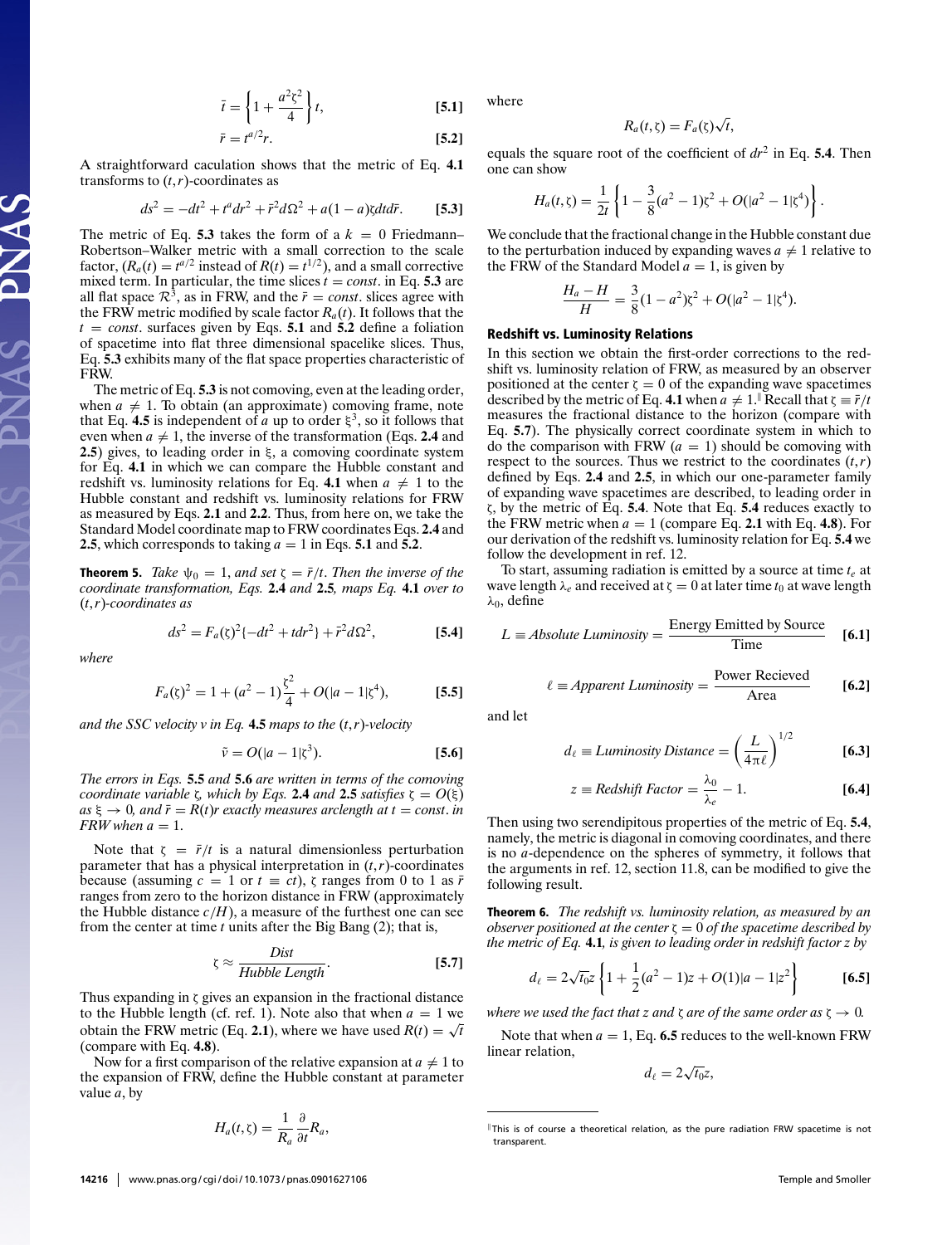correct for the radiation phase of the Standard Model (12). Thus the bracket in Eq. **6.5** gives the leading order quadratic correction to the redshift vs. luminosity relation implied by the change in the Hubble expansion law corresponding to expanding wave perturbations of the FRW spacetime when  $a \neq 1$ . Since  $(a^2 - 1)$ appears in front of the leading order correction in Eq. **6.5**, it follows (by continuous dependence of solutions on parameters) that the leading order part of any anomalous correction to the redshift vs. luminosity relation of the Standard Model, observed at a time after the radiation phase, can be accounted for by suitable adjustment of parameter *a*. In particular, note that the leading order corrections in Eq. **6.5** imply a blue-shifting of radiation relative to the Standard Model, as observed in the supernova data, when  $a > 1$ , (12).

### Concluding Remarks

We have constructed a one-parameter family of general relativistic expansion waves, which, at a single parameter value, reduces to what we call the FRW spacetime, the Standard Model of Cosmology during the radiation epoch. The discovery of this family is made possible by a remarkable coordinate transformation that maps the FRW metric in standard comoving coordinates, over to SSC in such a way that all quantities depend only on the single selfsimilar variable  $\xi = \bar{r}/\bar{t}$ . Note that it is not evident from the FRW metric in standard comoving coordinatesthatself-similar variables even exist, and if they do exist, by what ansatz one should extend the metric in those variables to obtain nearby self-similar solutions that solve the Einstein equations exactly. The main point is that our coordinate mapping to SSC form explicitly identifies the self-similar variables as well as the metric ansatz that together accomplish such an extension of the metric.

The self-similarity of the FRW metric in SSC suggested the existence of a reduction of the SSC Einstein equations to a new set of ODEs in ξ. Deriving this system from first principles then establishes that the FRW spacetime does indeed extend to a threeparameter family of expanding wave solutions of the Einstein equations. This three-parameter family reduces to an (implicitly defined) one-parameter family by removing a scaling invariance and imposing regularity at the center. The remaining parameter *a* changes the expansion rate of the spacetimes in the family, and thus we call it the acceleration parameter. Transforming back to comoving coordinates, the resulting one-parameter family of metrics is amenable to the calculation of a redshift vs. luminosity relation, to second order in the redshift factor *z*, leading to the relation of Eq. **6.5**. It follows by continuity that the leading order part of an anomalous correction to the redshift vs. luminosity relation of the Standard Model observed after the radiation phase, can be accounted for by suitable adjustment of parameter *a*.

These results suggest an interpretation that we might call a Conservation Law Scenario of the Big Bang. That is, it is wellknown that highly oscillatory interactive solutions of genuinely nonlinear conservation laws decay in time to noninteracting waves (shock waves and expanding waves), by the mechanism of shock wave dissipation. The subtle point is that even though dissipation terms are neglected in the formulation of the equations, there is a canonical dissipation and consequent loss of information due to the nonlinearities, and this can be modeled by shock wave interactions that drive solutions to noninteracting wave patterns. [This viewpoint is well-expressed in celebrated works (3, 5, 6)]. Since the one fact most certain about the Standard Model is that our universe arose from an earlier hot dense epoch in which all sources of energy were in the form of radiation, and since it is approximately uniform on the largest scale but highly oscillatory on smaller scales,∗∗ one might reasonably conjecture that decay to a noninteracting expanding wave occurred during the radiation

phase of the Standard Model, via the highly nonlinear evolution driven by the large sound speed, and correspondingly large modulus of GN. Our analysis has shown that FRW is just one point in a family of noninteracting expanding waves, and as a result we conclude that some further explanation is required as to why, on some length scale, decay during the radiation phase of the Standard Model would not proceed to a member of the family satisfying  $a \neq 1$ . If decay to  $a \neq 1$  did occur, then the galaxies that formed from matter at the end of the radiation phase (some 379, 000 years after the Big Bang), would be displaced from their anticipated positions in the Standard Model at present time, and this displacement would lead to a modification of the observed redshift vs. luminosity relation. In principle such a mechanism could account for the anomalous acceleration of the galaxies as observed in the supernova data. Of course, if  $a \neq 1$ , then the spacetime has a center, and this would violate the so-called Copernican Principle, a simplifying assumption generally accepted in cosmology (compare with the discussions in  $\ddagger$  and refs. 8 and 13). As a consequence, if the earth did not lie within some threshold of the center of expansion, the expanding wave theory would imply large angular variations in the observed expansion rate.†† In any case, the expanding wave theory presented here can in principle be tested. For such a test of Eq. **6.5**, one must first evolve the relation, valid at the end of the radiation phase, up through the  $p \approx 0$ stage to present time in the Standard Model, thereby obtaining (an approximation to) the special value of *a* that gives the leading order correction to the redshift vs. luminosity relation observed in the supernova data. Then a derivation of the next order correction to (6.5) during the radiation phase, at that special *a*-value, evolved up through the  $p \approx 0$  stage to present time, would make a prediction of the next order correction to redshift vs. luminosity at present time, and this could be compared with an accurate plot of the supernove data.

To summarize, the expanding wave theory could in principle give an explanation for the observed anomalous acceleration of the galaxies within classical general relativity, with classical sources. In the expanding wave theory, the so-called anomalous acceleration is not an acceleration at all, but is a correction to the Standard Model due to the fact that we are looking outward into an expansion wave. The one parameter family of noninteracting general relativistic expansion waves derived here, are all equally possible end-states that could result after dissipation by nonlinear wave interaction during the radiation phase of the Standard Model, is done; and when  $a \neq 1$  they introduce an anomalous acceleration into the Standard Model of cosmology. Unlike the theory of dark energy, this provides a possible explanation for the anomalous acceleration of the galaxies that is not ad hoc in the sense that it is derivable exactly from physical principles and a mathematically rigorous theory of expansion waves. That is, this explanation does not require the ad hoc assumption of a universe filled with an as yet unobserved form of energy (dark energy) with antigravitational properties in order to fit the data. The idea that the anomalous acceleration might be accounted for by a local under-density in a neighborhood of our galaxy was expounded in a recent article (8). Our results here might then give an accounting for the source of such an under-density.

In conclusion, these expanding wave solutions of the Einstein equations provide a paradigm to test against the Standard Model. Moreover, even if these general relativistic expansion waves do not in the end explain the anomalous acceleration of the galaxies, their presence represents an instability in the Standard Model in the sense that an explanation is required as to why small-scale oscillations have to settle down to large-scale  $a = 1$  expansions instead of  $a \neq 1$  expansions (either locally or globally), during the radiation phase of the Big Bang.

<sup>∗∗</sup> In the Standard Model, the universe is approximated by uniform density on a scale of a billion light years or so, about a tenth of the radius of the visible universe (2). The stars, galaxies, and clusters of galaxies are then evidence of large oscillations on smaller scales.

<sup>&</sup>lt;sup>††</sup>The size of the center, consistent with the angular dependence that has been observed in the actual supernova and microwave data, has been estimated to be ≈15 megaparsecs, approximately the distance between clusters of galaxies, ≈1/200 the distance across the visible universe (cf. refs. 2, 8 and 14).